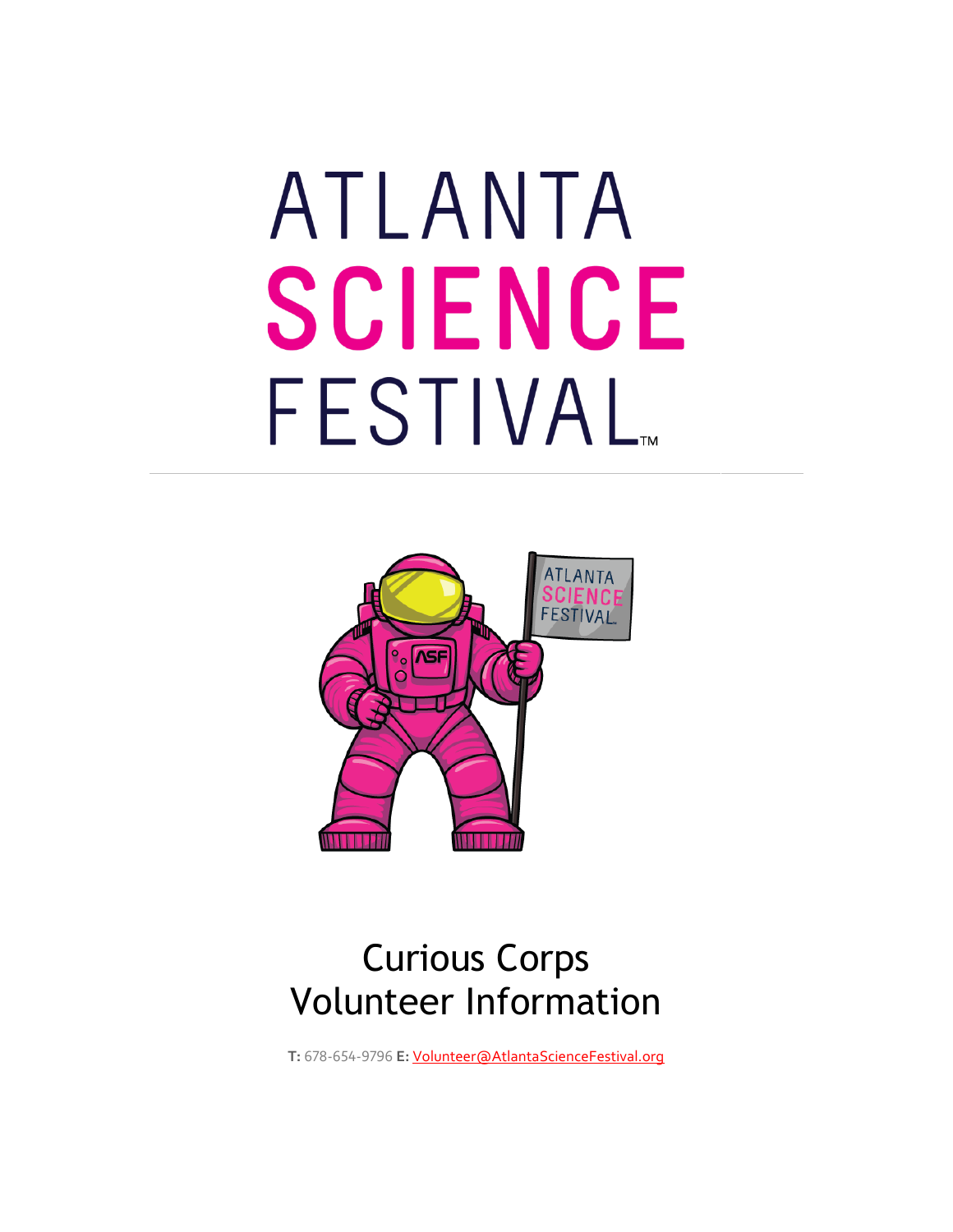#### <span id="page-1-0"></span>Director Thoughts

Attention Curious Corps members:

It is with tremendous gratitude that we welcome you to the Atlanta Science Festival team. With 100+ events offered by nearly 50+ partners at 70+ venues over two weeks, the Festival needs YOU. The diverse events require a cohesive identity as part of the Atlanta Science Festival. Indeed, many have struggled to wrap their brains around this Festival. It is not a science fair. It is not a science night for kids. It does not occur on a single day in a single location.

Your role is critical. Your mission, should you choose to accept it, is twofold:

- 1. Invite everyone in Atlanta to our celebration of the science and technology in our region. Adults, children, elderly, students, young professionals, old professionals, unprofessionals?
- 2. Ensure that each individual event runs smoothly and feels like part of the Atlanta Science Festival. Smile and say, "Welcome! Here is an amazing part of an awesome whole, so come back tomorrow and don't miss the Expo…"

You and your (very) pink shirt represent the Festival. You are ambassadors of ASF. You are the few, the proud, the curious. Let's help Atlanta celebrate the curious in all of us.

Sciencerely,

Meisa Salaita & Jordan Rose Executive C0-Directors, Science ATL

## **CONTENTS**

| <b>Director Thoughts</b>   | 2 |
|----------------------------|---|
| <b>The Basics</b>          | 3 |
| The List                   | 3 |
| The Roles                  | 4 |
| <b>Information Sharing</b> | 6 |
| In Closing                 | 6 |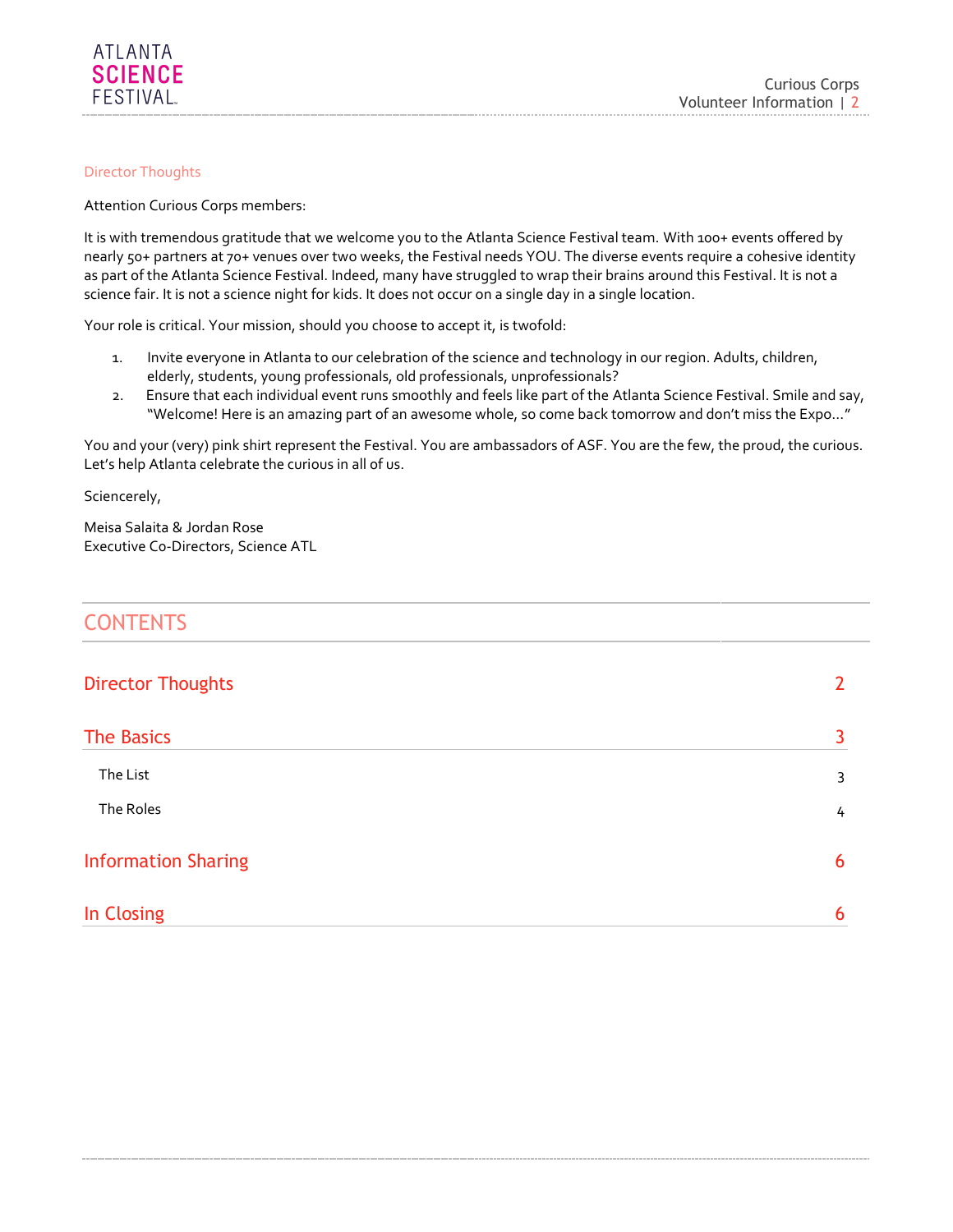# <span id="page-2-0"></span>The Basics

Welcome to Year 9 of this wonderful Metro Atlanta event and welcome to the Curious Corps Team. The Curious Corps members have an important role in the Atlanta Science Festival. We are involved in supporting the communications team to get the word out with colorful postcards and booklets so that our communities know of this amazing celebration. We ensure the success of 100+ events by supporting attendees, event hosts, and exhibitors alike. We are at the Exploration Expo to ensure a mind-blowing Grand finale of science for Metro Atlanta to enjoy and talk about for months to come.

The entire Festival is being executed by volunteers, so what makes the Curious Corps any different? Our membership can be considered the (bright pink) ribbon that ties all the events together in a nice, neat package. In that light, it is the goal that the Curious Corps provides excellent help to the attendees and exhibitors alike. This volunteer manual will help to ensure that the information you need to be a successful Curious Corps member is at your fingertips. It is a reference for you as you are part of this EPIC celebration of Science, Technology, Engineering & Mathematics in Metro Atlanta.

## <span id="page-2-1"></span>The List

Keep in mind that as the Curious Corps, we are representing the Festival. In that light, here are some basic requests of all Curious Corps Team Members:

- Please wear your Curious Corps t-shirt. It will identify you to others as someone who can help. Your t-shirt will be mailed to you at the address you shared in your registration. Your personal information will be not be shared with anyone for any reason.
- Comfortable shoes are a good idea. There may be standing/walking involved and so care for your feet.
- On your other attire, dress comfortably and keep in mind that you will be interacting with others when selecting from your closet, and that some events may be held outside (rain or shine).
- Only smoke in designated areas, please. Note that many of the facilities are smoke free so please plan accordingly.
- Please keep your own health & safety in mind.
	- o Stay hydrated
	- o Sunscreen, if outside
	- o Do not over extend yourself
	- o NO unsafe acts. Let's ensure no one is injured.
- #ATSciFest is dedicated to being eco-friendly and protecting our beautiful planet. Please do your share and pick up left over festival booklets for reuse or recycling as needed.
- Put this numbers and e-mail in your telephone NOW:
	- o **Danielle 678-654-9796 Volunteer Coordinator**
		- o **[Volunteer@AtlantaScienceFestival.org](mailto:Volunteer@AtlantaScienceFestival.org)**
			- Your time and commitment is valued. Please use these to communicate if an issue arises that mean that you cannot make your assignment. This allows for a back-up to be put into place.

## FESTIVAL GOALS

- **EXECUTER CONNECTIONS**
- BUILD COMMUNITY
- **A** HIGHLIGHT ATLANTA

**"The best way to find yourself is to lose yourself in the service of others"**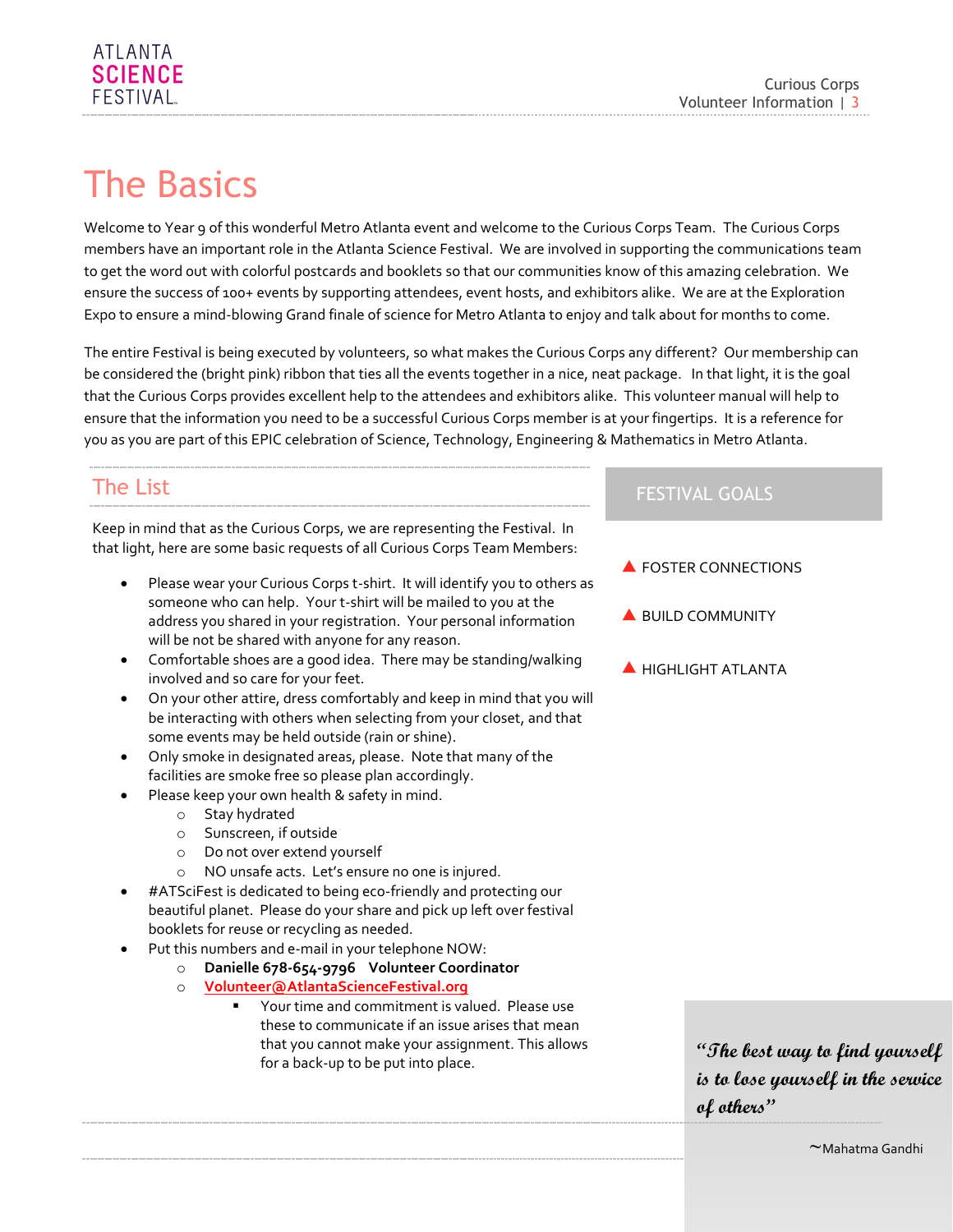- Call if you have issues/questions before, during or after the event. Do not hesitate to call, your feedback is welcome.
- If you are not knowledgeable about the event topic that you are assigned to ~ DO NOT WORRY. The exhibitors/presenters will give the details of the topic that is planned. We will work so everything runs smoothly.
	- o Our role is to provide assistance, be pleasant & cover the details to ensure that "WOW" happens.

## <span id="page-3-0"></span>The Roles

ATLANTA **SCIFNCF** FFSTIVAL

Thanks to so many amazing programs, there are many things that we will do as a Curious Corps to deliver success. This section is designed as a reference to assist in knowing "*the what*" we are being asked to do. Here is a listing of the roles and a short description of them



|                            | Dates of Need                  | Location      |
|----------------------------|--------------------------------|---------------|
| DELIVERY SUPPORT           | Now until $\frac{3}{25}$ /2022 | Across Metro  |
| <b>EVENT SUPPORT STAFF</b> | $3/12$ to $3/26/2022$          | Across Metro  |
| <b>EXPO VOLUNTEER</b>      | 3/2583/26/2022                 | Piedmont Park |

#### **Delivery Support**

In order to direct attendees to the right location each of the events has signage, festival booklets and other important information to be present for success. The Curious Corps has a plan for pick-up and delivery to get the right materials to the right place at the right time. This team helps to get our wonderful pink shirts out to our volunteers as well. Shirts are mailed to you at the address you registered with so if your address has changed, drop a note to *Volunteer@AtlantaScienceFestival.org* with the new address.

#### **Event Support Staff & Expo Staff**

This Curious Corps sub-team will assist with events occurring starting from launch on March 12 until the Exploration Expo on March 26, 2022 at Piedmont Park.

Our team will welcome attendees and support exhibitors in order to assist in flawless execution of the various events. Our goal will be to assure that those that have elected to share their venue and their talents through an event have an excellent experience overall. This may entail assisting with set up, taking tickets at the door in some events, directing attendees to the event, collecting feedback through surveys or just simply smiling and making sure that everyone is enjoying themselves. It is amazing how helpful it is to have the team in pink there to cover all the bases. The individual events are from March 12 to March 25<sup>th</sup>. Their locations and hour vary based on the event.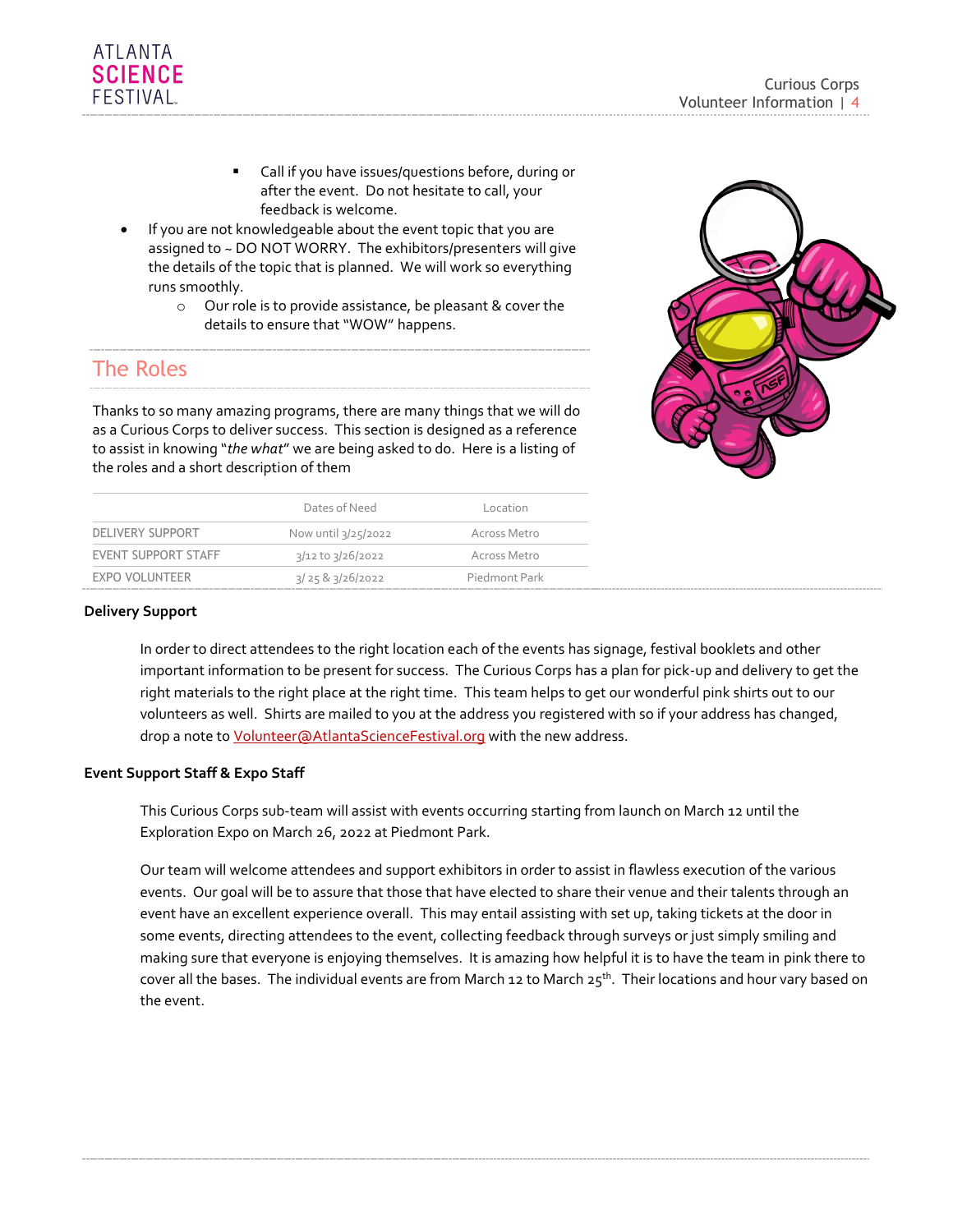Duties at these events include:

- **Volunteer Lead –** This role has multiple duties and may gather assistance from the other volunteers at their event. See the list below:
	- o Provide Leadership among the volunteer team to ensure that the event partner is prepared for the event
	- o Provide headcount to volunteer coordinator (e-mail t[o Volunteer@Atlanta.ScienceFestival.org\)](mailto:Volunteer@Atlanta.ScienceFestival.org)
	- o *ONLY AT SPECIFIC EVENTS:* Assure that surveys are distributed and collected for feedback. If your event has surveys, you will be notified in your confirmation email which will include all details. NOTE: Volunteers do NOT take the completed surveys at the end of the event. Leave them in the envelope with the event host.
	- o Assist with additional items as needed.
- **Human Arrows –** Way finding, directing attendees to the location, crowd control as needed
- **General Assistance**  Our event partners may request additional volunteers for various tasks based on their event, expected attendees or other reasons. There may be the need to help set up or break down a venue, or to help with crowd direction or any other detail that is needed based on the specific event ; these details will be shared per event by the Curious Corps Task Force members assigned to match our volunteers to events.
- WE WILL SHARE AS MUCH INFORMATION AS POSSIBLE TO PREPARE YOU FOR SUCCESS.

### **Expo Only Roles**

The Exploration Expo is held on March 26<sup>th</sup> at Piedmont Park. Volunteers arrive as early as 7 am and stay until 7 pm to make sure the Expo is a fun, safe, science day of exploration. There are set up shifts on Friday March 25<sup>th</sup> as well.

- **Welcome Team –** Set up as needed, ushering attendees, registration
- **Zone Leaders –** Assure that attendees/exhibitors/volunteers have what they need for a successful expo in their assigned zone.
- **Booth Support –** Offer assistance and basic troubleshooting at booths during Expo
- **Bus Loading Assistance –** Meet school buses at the drop off and direct school groups to the main entrances.
- **Entrance Coordination –** Welcome attendees to the Expo & observe exits to ensure no children are exiting unattended.

We incorporated sign-ups into our process to allow our volunteers to select the date, time, location and event that works best for their schedule. After you have registered on our web page, you will be able to sign up for events that are best for you. This platform allows to change shifts, cancel, and sign in to receive volunteer documentation in a streamlined fashion. We have been humbled by your support and assistance.

<span id="page-4-0"></span>If you have any questions, concerns, or feedback, please reach out to *Volunteer@AtlantaScienceFestival.org* for assistance.